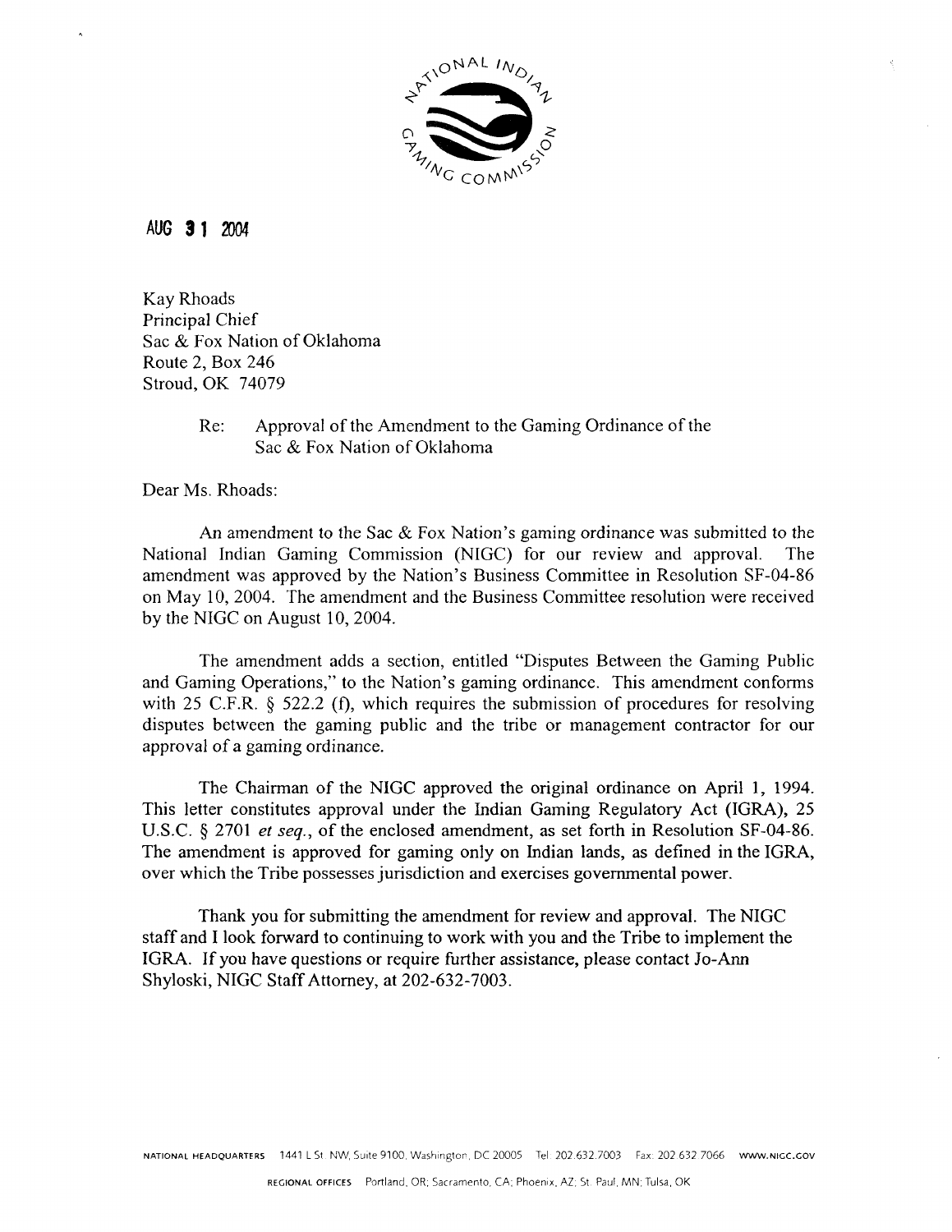Sincerely yours,  $\zeta$ Philip N. Hogen<br>Chairman

Enclosure

 $\bar{\mathcal{L}}$ 

Marcelin R. Pate, Field Investigator<br>Tim Harper, Region V Director  $cc$ :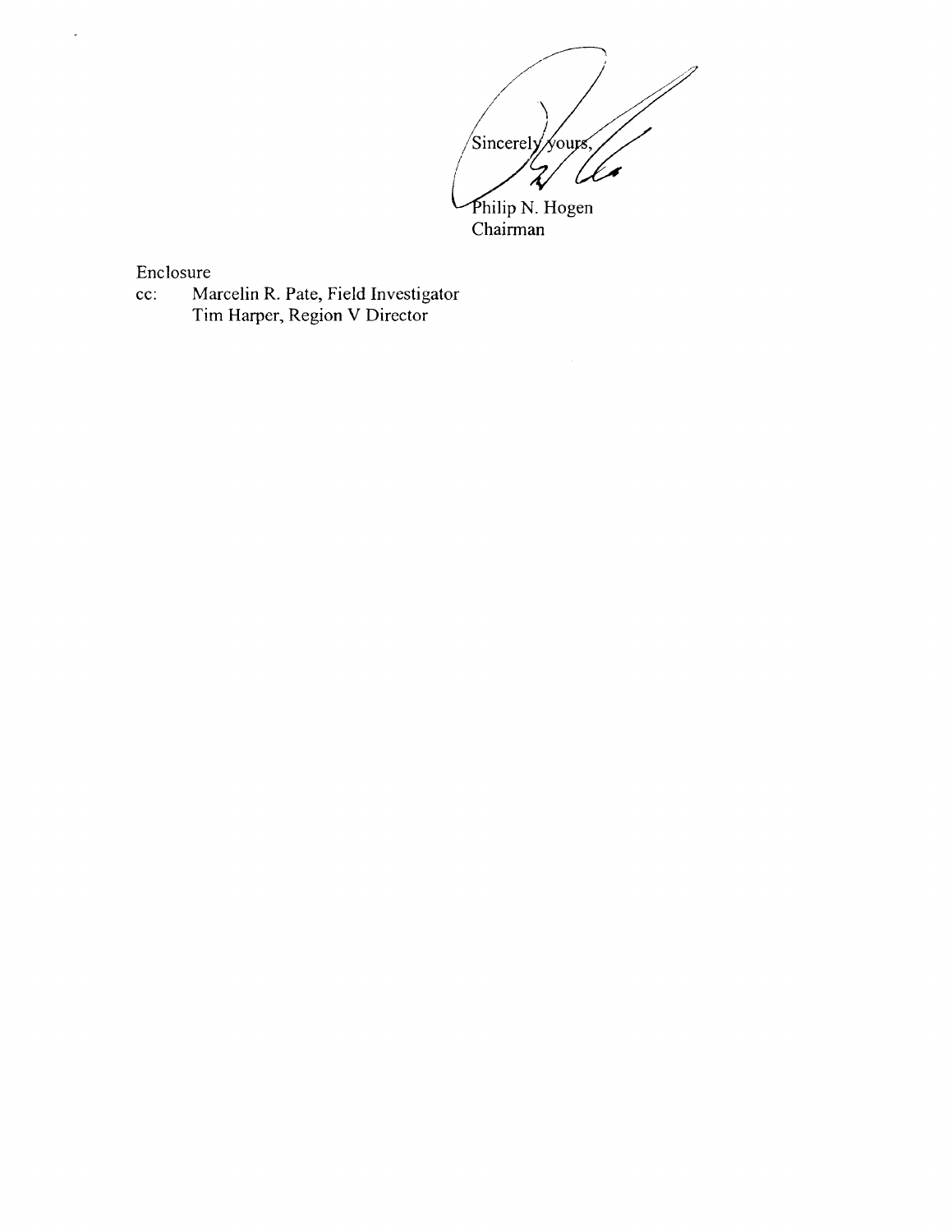

**SAC AND Fox NATION**

**Route 2, Box 246 Stroud, Oklahoma 74079 (918) 968-1141 FAX (918) 968-1142**

## **RESOLUTION SF-04-86 SAC AND FOX NATION SPECIAL BUSINESS COMMITtEE MEETING DATE \_\_\_\_ SAC AND FOX RESERVATION STROUD, OKLAHOMA**

**SECRETARY ~TION**

**MAY 10, <sup>2004</sup>**

# **A RESOLUTION AMENDING TIlE CLASS II GAMING ORDINANCE OF <sup>1993</sup> BY INCLUDING SECTION X, DISPUTES BETWEEN THE GAMING PUBLIC AND GAMING OPERATIONS.**

- **WHEREAS, the Business Committee of the Sac and Fox Nation met in <sup>a</sup> Special Business Committee meeting held the 1011) day of May, 2004 there being <sup>a</sup> quorum present, and**
- **WHEREAS, the Business Committee is authorized to transact business and act on behalf of the Nation pursuant to the Constitution and Laws of the Sac and Fox Nation, and**
- **WHEREAS, it is in the best interest of the Sac and Fox Nation to amend the Class II Gaming Ordinance to include Section X. Disputes Between the Gaming Public and Gaming Operations as the National Indian Gaming Commission requires all approved gaming ordinances to have a provision for resolving patron disputes.**

**NOW, THEREFORE, BE IT RESOLVED THAT the Business Committee of the Sac and Fox Nation hereby amends the Class II Gaming Ordinance of 1993 to add and include a new Section X, Dispute Between the Gaming Public and Gaming Operations.**

**FLJRTIIER, THEREFORE BE IT RESOLVED THAT the Sac and Fox Nation Secretary is hereby authorized to forward this resolution to the National Indian Gaming Commission for approval.**

### **CERTIFICATION**

**WE, Kay Rhoads, Principal Chief and George Thurman, Secretary of the Sac and Fox Nation, do hereby** certify Resolution **SF-04-86** to be a true and exact resolution as approved by the Business **Committee in a Special meeting held at the Sac and Fox Reservation, Stroud, Oldahoma on the 10th day of May, 2004 by <sup>a</sup> vote of Kay Rhoads-Yes, Darrell Gray-Yes, George Thurman-Yes, Truman Carter-Yes, and Austin Grant, Jr.-Yes.** AND

**Kay Rhoads, Principal Chief Sac and Fox Nation**

**George Thurman, Sect** ěth **Sac and Fox Nation**